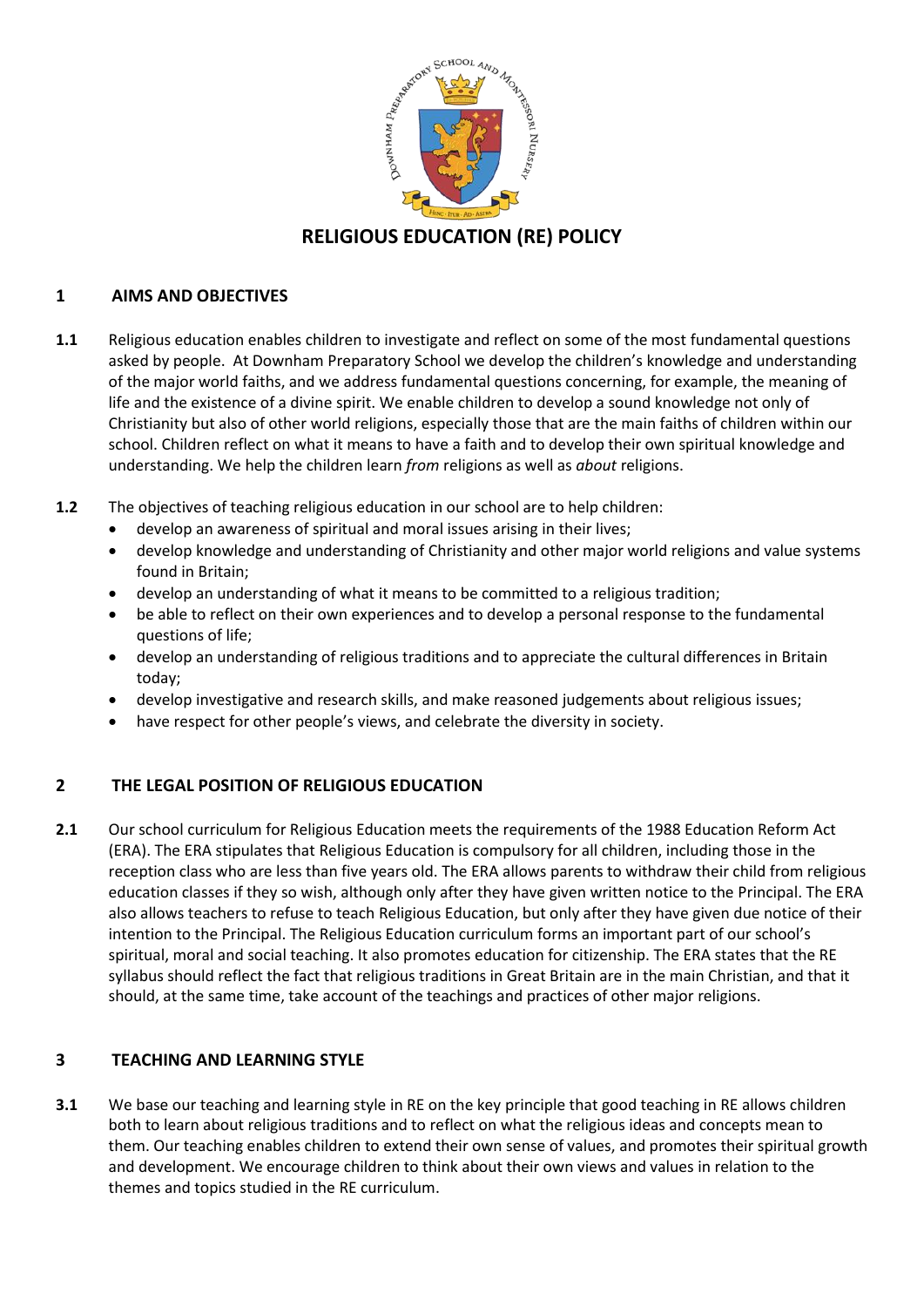- **3.2** Our teaching and learning styles in RE enable children to build on their own experiences and to extend their knowledge and understanding of religious traditions. We use their experiences at religious festivals such as Easter, Diwali, Passover, etc. to develop their religious thinking. When opportunities arise, we invite representatives of local religious groups to come into school and talk to the children.
- **3.3** Children carry out research into religious topics. They study particular religious faiths and also compare the religious views of different faith groups on topics such as rites of passage or festivals. Children investigate religious and moral issues either individually or in groups.
- **3.4** We recognise the fact that all classes in our school may have children of widely differing abilities, so we provide suitable learning opportunities for all children by matching the challenge of the task to the ability of the child. We achieve this in a variety of ways, for example, by:
	- setting tasks which are open-ended and can have a variety of responses;
	- setting tasks of increasing difficulty (we do not expect all children to complete all tasks);
	- grouping the children by ability in the room, and setting different tasks for each ability group;
	- providing resources of different complexity, adapted to the ability of the child;

## **4 CURRICULUM PLANNING IN RELIGIOUS EDUCATION**

- **4.1** We ensure that the topics studied in religious education build on prior learning. We offer opportunities for children of all abilities to develop their skills and knowledge in each unit, and we ensure that the progression planned into the scheme of work offers the children an increasing challenge as they move through the school.
- **4.2** We carry out the curriculum planning in religious education in two phases (medium-term and short-term). The RE teacher is responsible for all planning.
- **4.3** Our medium-term plans give details of each unit of work for each term. The RE teacher keeps and reviews these plans on a regular basis. Topics are repeated, but from different aspects. By so doing, we ensure that children have complete coverage of the Agreed Syllabus.
- **4.4** The RE teacher writes the plans for each lesson and lists the specific learning objectives and expected outcomes.

### 5 THE FOUNDATION STAGE

**5.1** We teach religious education to all children in the school, including those in the reception class. In reception classes, religious education is an integral part of the topic work covered during the year. As the reception class is part of the Foundation Stage of the National Curriculum, we relate the religious education aspects of the children's work to the objectives set out in the Early Learning Goals which underpin the curriculum planning for children aged three to five.

### 6 CONTRIBUTION OF RE TO THE TEACHING IN OTHER CURRICULUM AREAS

### **6.1 Personal, social and health education (PSHE) and citizenship**

Through our religious education lessons we teach the children about the values and moral beliefs that underpin individual choices of behaviour. So, for example, we contribute to the discussion of topics such as smoking, drugs and health education. We also promote the values and attitudes required for citizenship in a democracy by teaching respect for others and the need for personal responsibility. In general, by promoting tolerance and understanding of other people, we enable children to appreciate what it means to be positive members of our pluralistic society.